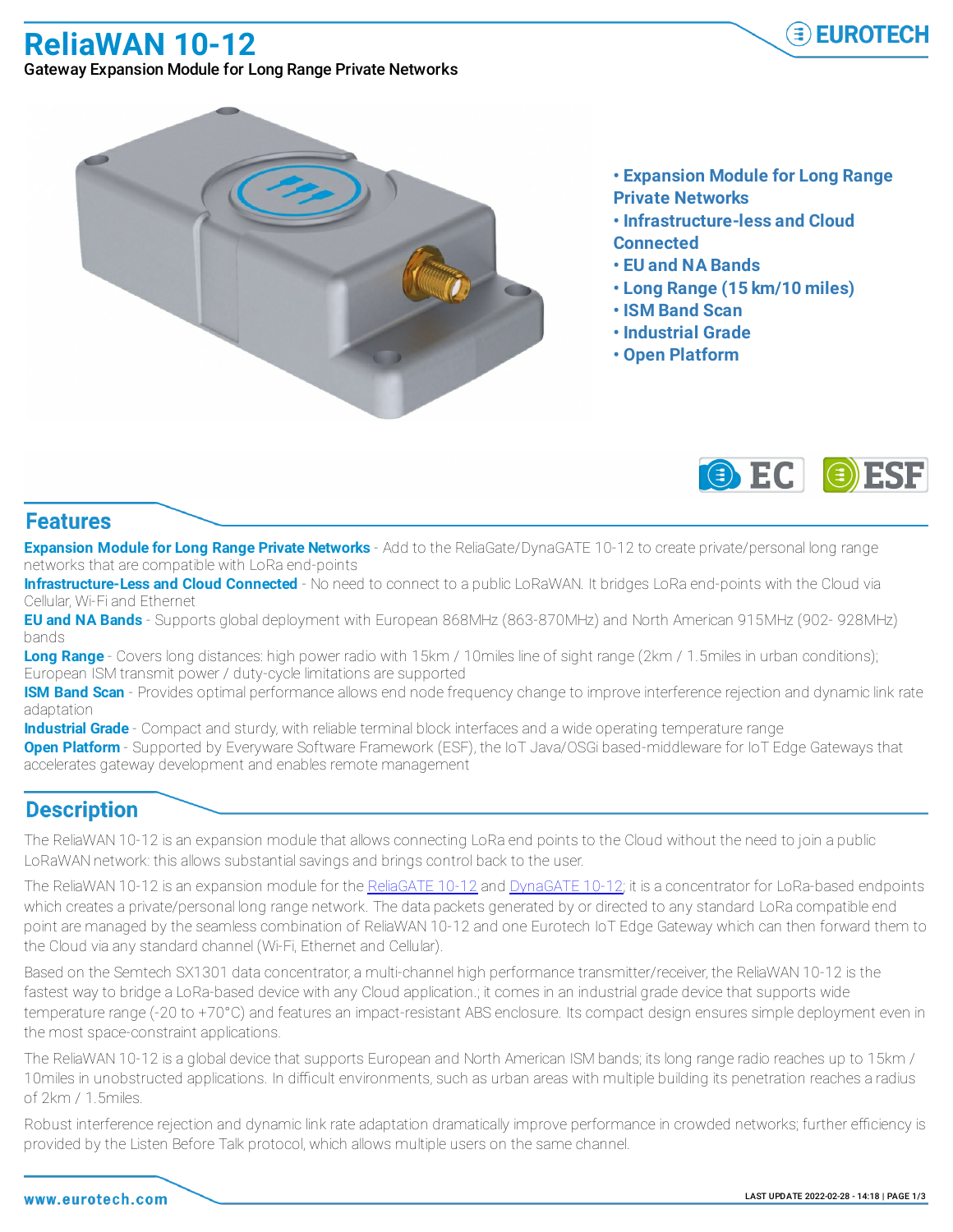

## **ReliaWAN 10-12** Gateway Expansion Module for Long Range Private Networks

The ReliaWAN 10-12 is supported by Everyware Software Framework (ESF), a commercial, enterprise-ready edition of Eclipse Kura, the open source Java/OSGi middleware for IoT gateways.

Distributed and supported by Eurotech, ESF adds advanced security, diagnostics, provisioning, remote access and full integration with Everyware Cloud (EC), Eurotech's IoT Integration Platform (separately available).

Note: The information in this document is subject to change without notice and should not be construed as a commitment by EUROTECH. While reasonable precautions have been taken, EUROTECH assumes no responsibility for any error that may appear in this document. All trademarks or registered trademarks are the properties of their respective companies.